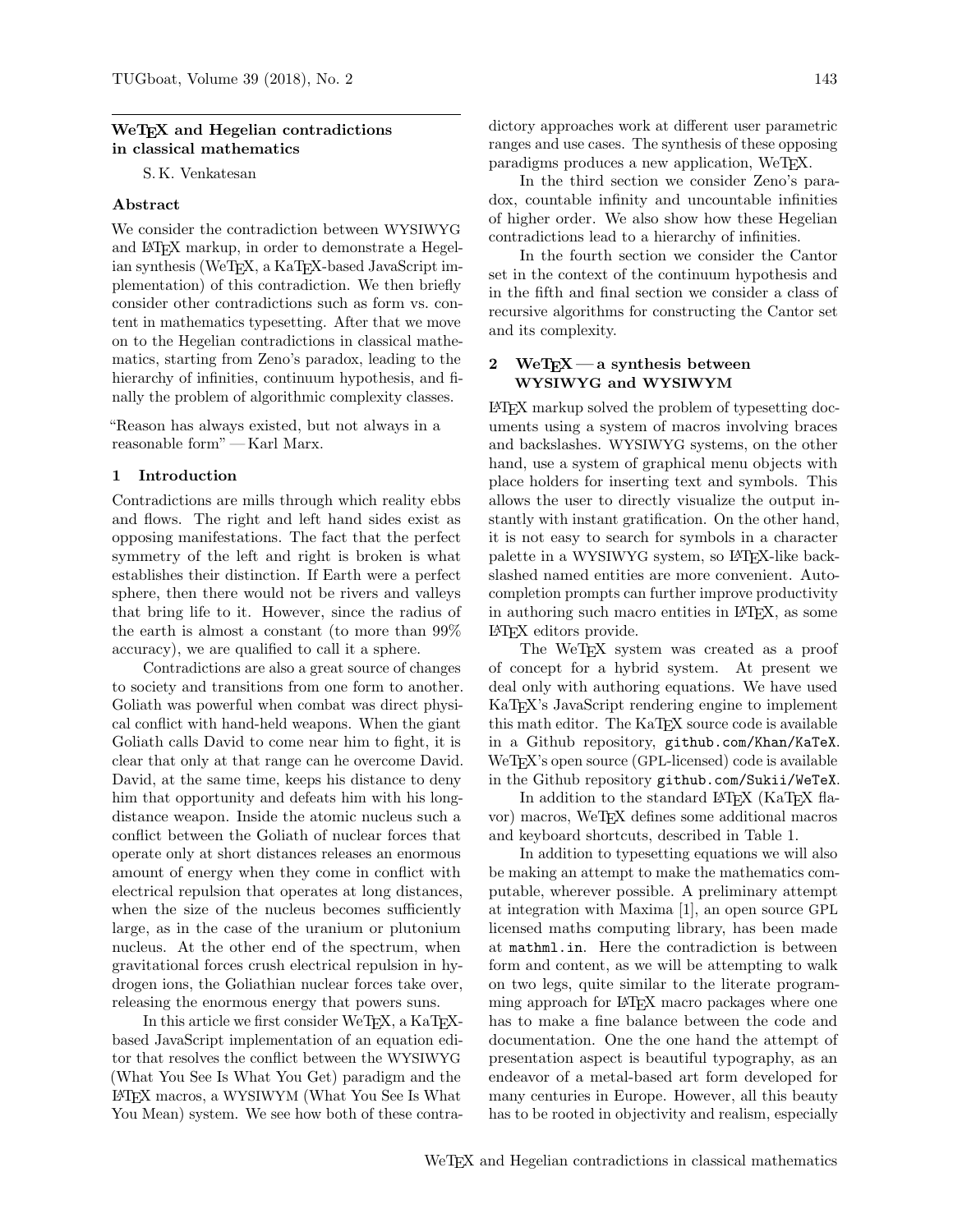| $WeT\!F\!X$      |                | Shortcut Description       | Sample                                 |
|------------------|----------------|----------------------------|----------------------------------------|
| input            | key            |                            | output                                 |
|                  | $\text{shift}$ | Subscript                  | $A_d$                                  |
|                  | shift ~        | Superscript                | $A^d$                                  |
| \t[]             | $ctrl -$       | Tensor                     | $A^{\:\!ijk}$<br>abc                   |
| $\setminus f$ [] | shift $%$      | Fraction                   | $\frac{a}{d}$                          |
| $\n\pi$ []       | shift!         | Square root                | $\sqrt{456}$                           |
| $\chi$ []        | shift @        | Unicode text               | Unicode                                |
| $\qquadq$        | shift #        | Cube root                  | $\sqrt[3]{082}$                        |
| $\mathcal{A}$ [] | ctrl d         | Differential derivative    | $\frac{\mathrm{d}X}{\mathrm{d}Z}$      |
| $\mathcal{L}$ [] | ctrl p         | Partial derivative         | $\frac{\partial X}{\partial Z}$        |
| \i[]             | alt i          | Integration                | $\int_X^Z Y dX$                        |
| $\square$        | alt s          | Summation                  | $\sum_{X}^{Y} Z$                       |
| (()              | ctrl (         | Left $&$ right parentheses | $\left(\frac{a}{z}\right)$             |
| E EO O           | ctrl [         | Left $\&$ right brackets   | $\left\lceil \frac{a}{z} \right\rceil$ |
| {{}}             | ctrl {         | Left $\&$ right braces     | $\left\{\frac{a}{z}\right\}$           |
| \8               | ctrl 8         | Infinity symbol            | $\infty$                               |
| 10               | ctrl.          | Centered single dot        |                                        |
| shift            |                | Similar                    | $\sim$                                 |
| $ctr1 =$         |                | Equivalent                 | $\equiv$                               |

Table 1: WeTEX macros and shortcut keys

the functional requirement of mathematics and its development rooted in industrial society, publishing books and journals both in electronic and print forms. Modern electronic devices also now allow us to develop newer forms that can interact more closely with users both in form and content, allowing much broader dissemination of content, forcing us to think about accessibility requirements of content transcending the current form. However the spirit of accessibility is not only a technical requirement, but also requires that we change the form (pun unintended) of the content also, making it accessible to a broader audience.

### 3 Classical Hegelian hierarchy of infinities

We will begin with the classical Zeno's paradox that is usually explained in terms of Achilles and the tortoise [2].

### 3.1 Zeno's paradox

However, we will illustrate this in a much simpler way using the concept of recursive decimals:

$$
0.99999\cdots=1.
$$

We know from this that there is an infinite sequence of numbers, 0.9, 0.99, 0.999, ..., which are bounded above by the finite value 1.0. The finite value 1.0 can be expressed by the infinite sequence of decimals represented by the above equation. Of course, there are many such infinite sequences that approach 1.0, each with its own rhyme and rhythm. The fact that the infinite is contained in the finite

value of 1.0 is indeed a paradox in classical logic, but not in paraconsistency logic [3], which allows such an inconsistency to exist without great consternation. In classical logic A and −A cannot exist as truth together. It would create a blow-up. Consider the classical Boolean logic statement:

$$
(A \text{ or } B)
$$
 and  $(-A \text{ or } B)$  is true.

In classical logic we can conclude from this statement that B is true. This is considered a blow-up, as in classical logic an unrelated statement B would be true if both A and −A were to be true. Paraconsistency logic [3] mitigates this blow-up. The name "paraconsistency" was coined by the Peruvian philosopher Francisco Miró Quesada [4].

# 3.2 Hegelian hierarchy of infinities in classical mathematics

Let us now consider the cardinality of a set as the number of elements in a set, for example, if

 $A = \{ \text{dog}, \text{cat}, \text{horse}, \text{car}, \text{bus}, \text{train}, \text{aeroplane} \}$ 

then  $#(A) = 7$ . Now consider the set of all subsets of A, symbolically written as the set  $2^{\rm A}$ . This notation for the power-set is justified by the relation

$$
#(2^{A}) = \sum_{i=0}^{#(A)} {n \choose i} = 2^{#(A)}.
$$

We would like to point out that this process can be continued indefinitely, i.e., we can construct the power-set of a power-set or, in plain language, that there can be a set of all subsets of the set of all subsets of a set, etc., i.e.,

$$
A, 2^A, 2^{2^A}, \dots.
$$

Now let us consider the set of natural numbers,

$$
N = \{1,2,3,\ldots\}
$$

The cardinality of natural numbers is denoted by aleph,

$$
\aleph = \#(N)\,.
$$

Now consider the cardinality of the set of all real numbers between 0 and 1, i.e.,

$$
c = \#([0,1])].
$$

Just as the number of drops of water in a glass of water cannot be counted like a bunch of bananas, we intuitively know that the set of real numbers in [0,1] cannot be counted like natural numbers. We will prove this now.

Let us represent all real numbers between 0 and 1 in terms of their binary representation in some counting order,

$$
a_1 = 0.01010 \cdots a_2 = 0.110010 \cdots a_3 = 0.101011 \cdots \cdots
$$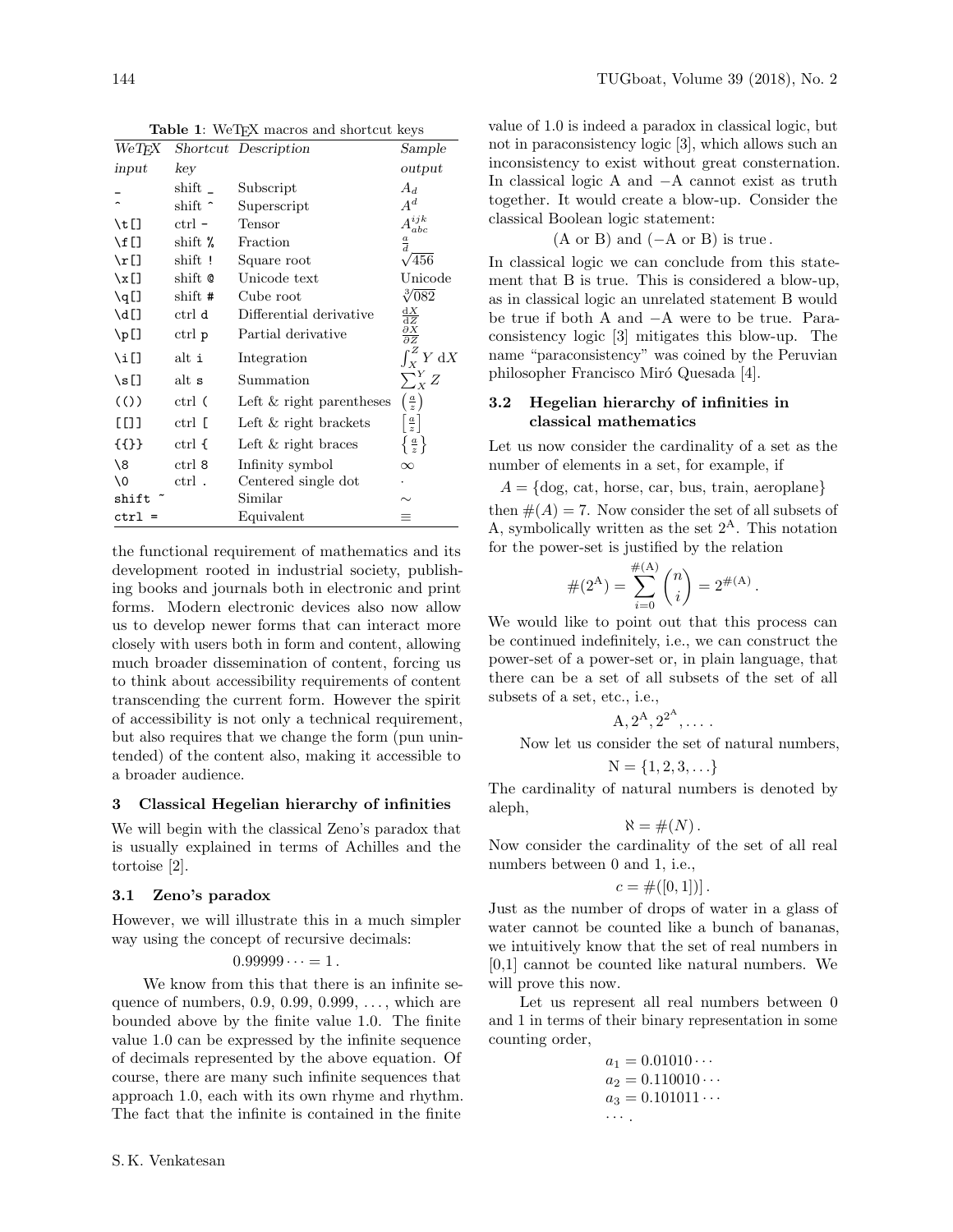By a diagonalization process discovered by Cantor we can construct a real number,

$$
b=0.100\cdots,
$$

where  $b$  is obtained by reversing the 0s and 1s of the *i*-th digit of  $a_i$ , such that

$$
b \notin \{a_1, a_2, a_3, \ldots\} ,
$$

leading to a contradiction, thus proving that it is not countable. However, this is only a qualitative result. We will now prove a quantitative result, that

$$
c=2^{\aleph}.
$$

In order to prove this, consider the binary representation of a real number in  $(0,1)$ ,

$$
x = \{0.010011001 \cdots \}.
$$

We now obtain the corresponding subset of natural numbers by considering all the index positions of "1" in the above binary representation, i.e.,

$$
S = \{2, 5, 6, 9, \ldots\}.
$$

Similarly, for every subset of natural numbers we can construct a real number in  $(0,1)$ . This implies a bijective mapping between the power-set of natural numbers and the set (0,1), proving the result. QED

So finally we also have the result that we can construct an infinite hierarchy of infinities, i.e.,

 $\aleph, 2^{\aleph}, 2^{2^{\aleph}}, \ldots$  .

Although here we are only discussing about numbers and the mathematics of set theory, these results have much greater implication in computer science as there is a corresponding categorical mapping at higher levels that maps these domains to similar problems there. At an abstract level, decision problems can be considered as function mappings,

$$
f: A \to \{0,1\} ,
$$

where  $A \subset N$ .

So in essence a decision problem can be mapped to a real number. However, at the same time it can be shown that the set of algorithms or procedural programs is countable, as a Turing machine can be reduced to a natural number, a binary state of the computer. Putting the two facts together, we get the result that not all decision problems can be solved accurately by a computer as real numbers are uncountable. However, rational numbers are countable (as they are like two-dimensional natural numbers, they can be counted in a zig-zag way starting from the top right corner) and they are dense in real numbers (which means that a sequence of rational numbers can sufficiently approximate any given real number). So every decision problem can be solved approximately by a computer, although the degree of approximation varies depending on the decision problem and the computer algorithm.

## 4 The Cantor set and the continuum hypothesis

The continuum hypothesis states that there are no cardinal numbers between  $\aleph$  and  $2^{\aleph}$ . We will now argue against this, but the argument has to be considered from the point of view that there are better measures that distinguish between different shades of infinities than just counting bananas, namely, by weighing them.

Let us now consider the Cantor set,  $\mathscr{C}$ , which can be obtained by recursively removing the middle one-third (but keeping the end points during the removal) of the set of real numbers in [0,1]. Consider the sequence of sets,  $C_1 = [0, \frac{1}{3}] \cup [\frac{2}{3}, 1], C_2 = [0, \frac{1}{9}] \cup$  $\left[\frac{2}{9},\frac{1}{3}\right] \cup \left[\frac{2}{3},\frac{7}{9}\right] \cup \left[\frac{8}{9},1\right], \ldots$ , defining the Cantor set to be

$$
\mathscr{C} = \bigcap_{k=1}^{\infty} C_k.
$$

It can also be symbolically written as a geometric set following the relation

$$
3 \times \mathscr{C}(0) = \mathscr{C}(0) \cup \mathscr{C}(2/3).
$$

Or to put it more simply, when we scale the Cantor set by 3, we get two Cantor sets, i.e.,

$$
3^D=2\,,
$$

where  $0 < D < 1$  is the scaling dimension of the Cantor set and from this relation we obtain  $D =$  $\log 2/\log 3 \approx 0.63$ .

For example, we can see that natural numbers are 0-dimensional points in Euclidean space that don't scale, while the interval [0,1] scales linearly, a two-dimensional square scales quadratically, a threedimensional cube grows to the cubic power, etc.

We can also prove easily that the Cantor set is uncountable. Consider the ternary representation of a real number in  $(0,1)$ , i.e.,

$$
x=0.0102201\cdots.
$$

The points in the Cantor sets will not have digit " $1$ " in them, i.e.,

$$
x=0.002022002\cdots
$$

Similar to the proof involving the binary representation of real numbers we can show that the Cantor set,  $\mathscr{C}$ , is uncountable. Using a similar procedure we can also show that

$$
\#(\mathscr{C})=2^{\aleph}.
$$

One then wonders how this is a counter example to the continuum hypothesis? The answer lies not in counting bananas but weighing bananas, as there is more geometric information in the Cantor set that is lost in counting rather than weighing them. It is this extra geometric information that is captured by the scaling dimension, which distinguishes it as a